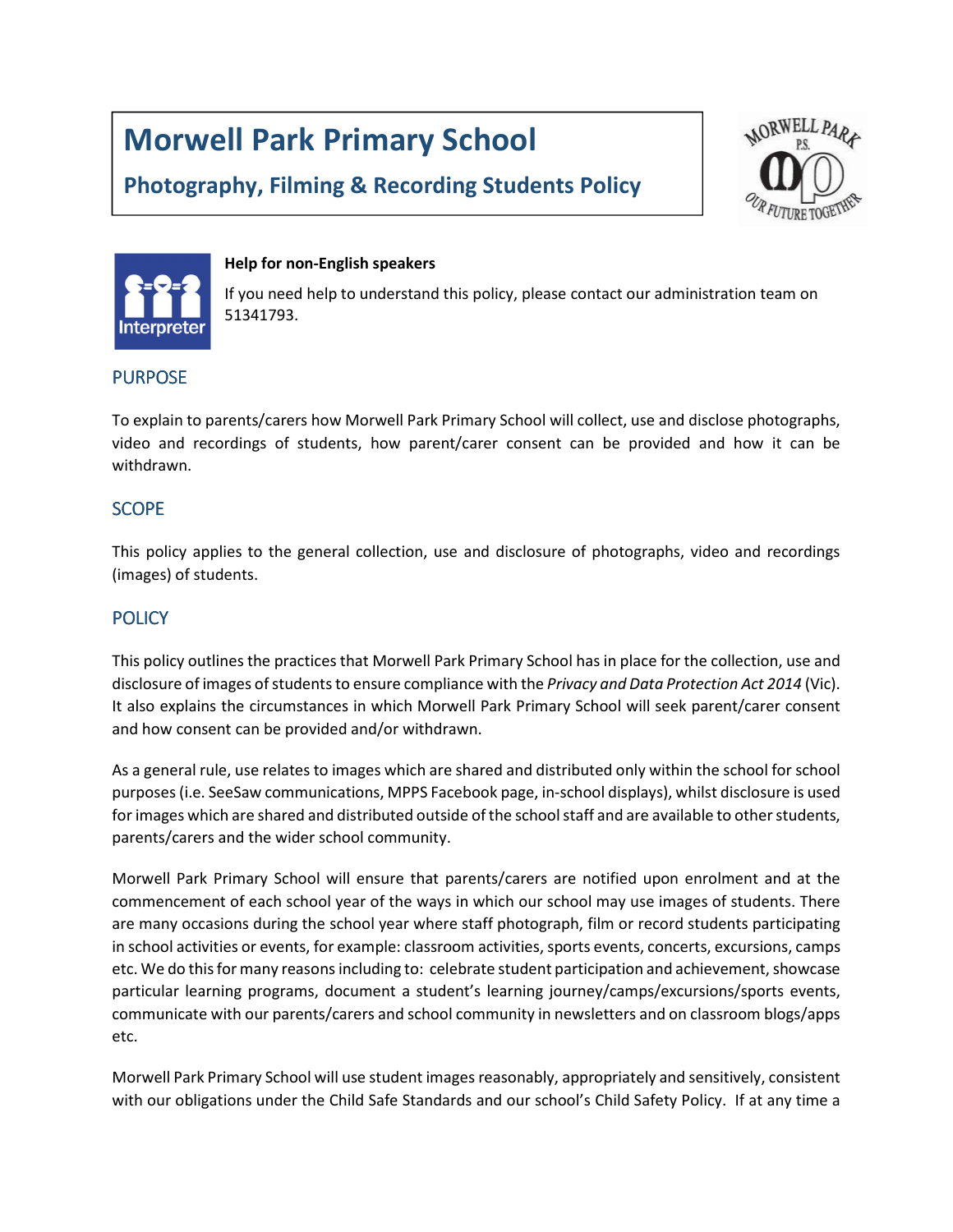parent/carer or student has a concern about the use of any images they should contact their student's teacher or our school Admin team on 5134 1793.

In addition to the processes outlined below, parents/carers can contact our school Admin team at any time to withdraw their consent for any future collection, use or disclosure of images of their child. However:

- if the images have already been published and are in the public domain, it may not be possible for consent to be withdrawn.
- There may be occasions when the school will record images or footage of whole of school or large group events and make those images or recordings available to the school community through SeeSaw or Facebook such as the school concert, speech nights, sports events etc and if your child participates, they may appear in these recordings which will be available to the whole school community.
- The school can still collect, use and disclose images in circumstances where consent is not required (see below for more information).

# Official school photographs

Each year Morwell Park Primary School will arrange for a professional photographer to take official school photographs of students. This will generally involve both class photos and individual photos being taken.

Official school photographs may be:

- purchased by parents/carers
- used for school identification cards
- stored on CASES21 for educational and administrative purposes.

Morwell Park Primary School will notify parents/carers in advance of the official school photographs being taken to give them an opportunity to decide whether their child will be included in the official school photographs.

Parents/carers who choose to opt-out of having their child participate in official school photographs must contact the school Admin team before the date photos are scheduled to be taken to advise that their child will not participate. There is no obligation on any parent or carer to purchase any photographs taken.

# Images for use and disclosure within the school community and ordinary school communications

From time to time Morwell Park Primary School may photograph, film or record students to use within the school community, including:

• in the school's communication, learning and teaching tools (for example, emails, classroom blogs or apps that can only be accessed by students, parents or school staff with passwords eg: Seesaw, Class Dojo etc.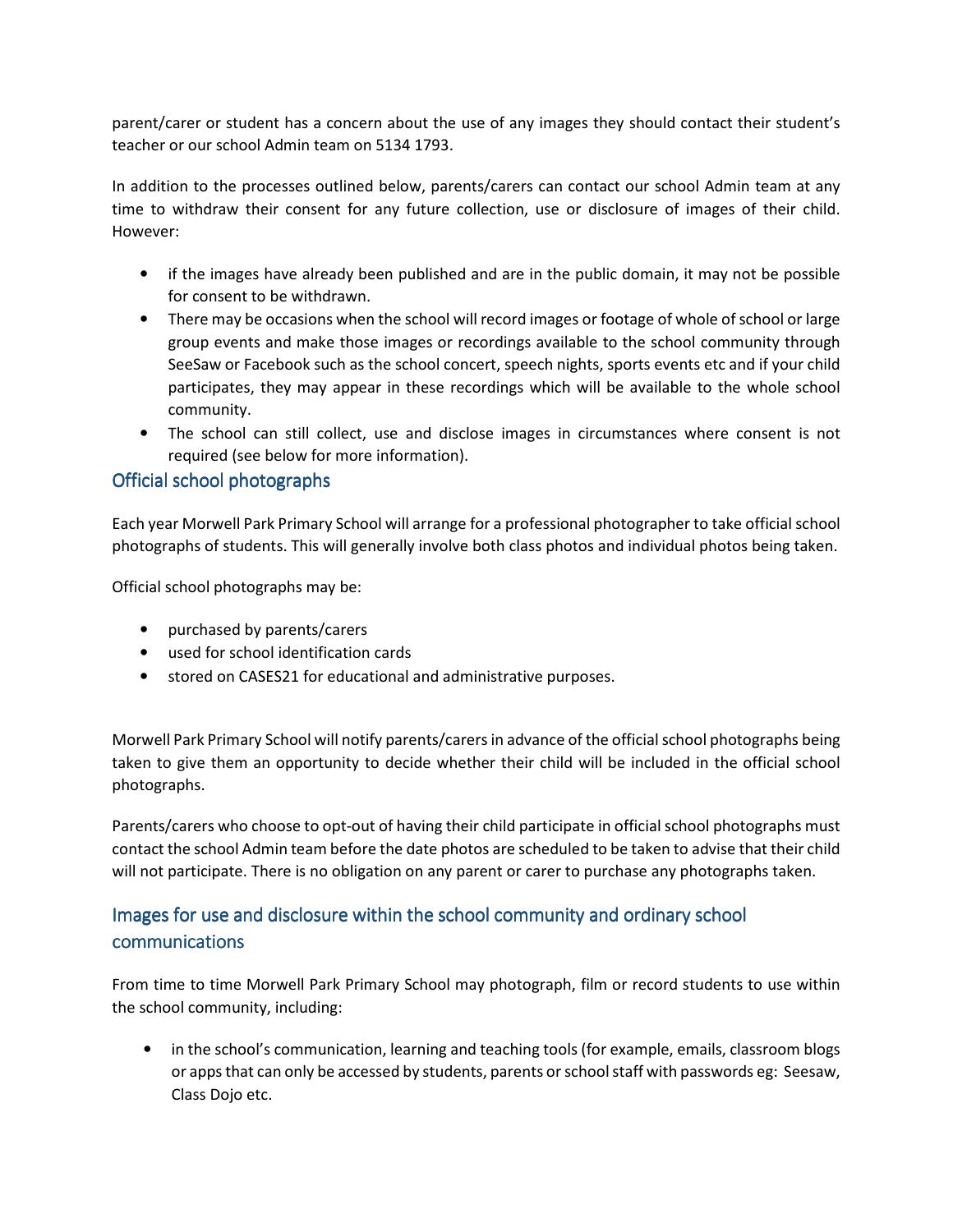- for display in school classrooms, on noticeboards etc
- to support student's health and wellbeing (eg photographs of pencil grip to assist in OT assessments)

An Annual Consent Form and Collection Notice will be distributed to parents/carers on enrolment and also at the beginning of each school year.

## Images to be used or disclosed outside the school community

#### External use or disclosure by the school

Photographs, video or recordings of students may also be used in publications that are accessible to the public, including:

- on the school's website including in the school newsletter which is publicly available on the website – www.morwellparkps.vic.edu.au
- on the school's social media accounts

The Annual Consent Form and Collection Notice also covers these types of uses and will be distributed to parents/carers on enrolment and also at the beginning of each school year. We will notify you individually if we are considering using any images of your child for specific advertising or promotional purposes.

#### Media

The media, or the Department of Education and Training's media team, may seek to photograph, film or record students for a news story or school event. This may include broadcast media, online or social media or print media, including newspapers and magazine publications.

When our school receives such requests Morwell Park Primary School will:

- provide parents/carers with information about the organisation involved and when/for what purposes the photography, filming or recording will occur
- seek prior, express parent/carer consent in writing.

Students will only be photographed, filmed or recorded by the media at school if express consent is provided for that specific media event. Neither the school nor the Department own or control any photographs, video or recordings of students taken by the media.

#### Other external collection, use or disclosure

If there is a situation which will involve the collection, use or disclosure of images of students by or to third parties which is not otherwise covered by this policy, Morwell Park Primary School will:

- provide parents/carers with information about the event or activity, the organisation involved and when the photography, filming or recording will occur
- seek prior, express parent/carer consent in writing.